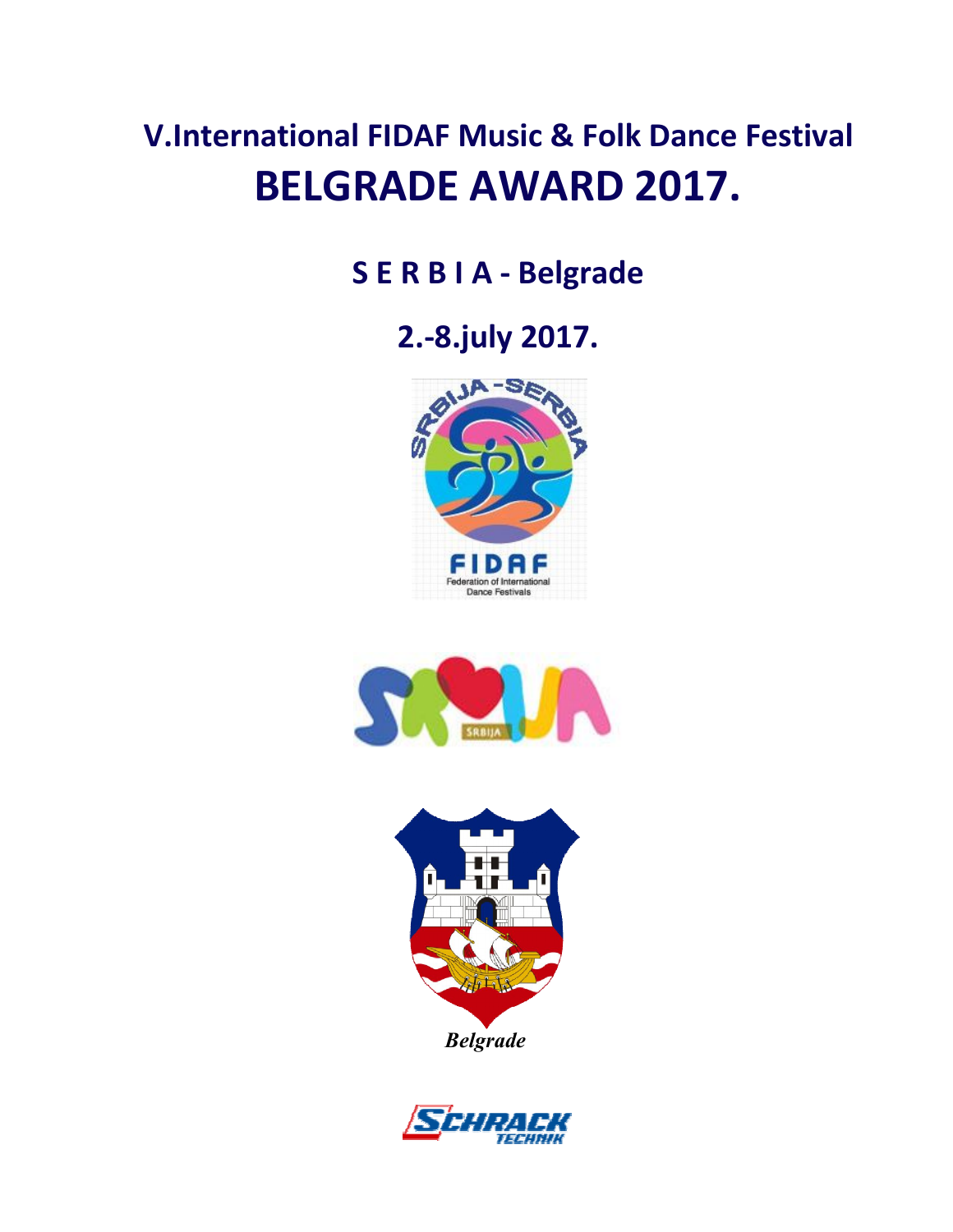### **F E S T I V A L P R O G R A M**

| 2. july | from 15h, arrival of groups, check in to hostel<br>free time<br>dinner                                                                                                                                                        |  |  |  |  |
|---------|-------------------------------------------------------------------------------------------------------------------------------------------------------------------------------------------------------------------------------|--|--|--|--|
|         | <b>WELCOME COCKTAIL and TECHNICAL MEETING (only for group leaders and organizers)</b>                                                                                                                                         |  |  |  |  |
| 3.july  | <b>breakfast</b><br>Belgrade sightseeing tour /walking or open top bus excursions through city center/<br>free time<br><b>lunch</b>                                                                                           |  |  |  |  |
|         | <b>RECEPTION and PRESS CONFERENCE (in Town Hall)</b><br>(gift exchange, 1-2 leaders and 1 pair in costume with flag and board-obligatory)                                                                                     |  |  |  |  |
|         | PARADE through the city center (around 600-800m) with few dancing spots<br><b>FESTIVAL OPENING CEREMONY (open area, wooden and concrete)</b><br>performances of the groups - revial concert<br>dinner                         |  |  |  |  |
|         |                                                                                                                                                                                                                               |  |  |  |  |
| 4.july  | <b>breakfast</b><br>performances of 15-20min. in children hospital/old peoples house/shopping mall (groups are divided by 5)<br>lunch                                                                                         |  |  |  |  |
|         | free time - visit to Nikola Tesla museum, Kalemegdan fortress, Planetarium etc.<br>dinner                                                                                                                                     |  |  |  |  |
|         | workshops (all groups together, exchange of steps) and practice for final scene (closing of the festival)<br>party time                                                                                                       |  |  |  |  |
| 5.july  | <b>breakfast</b><br>free day (whole day excursion out of Belgrade)<br>packed lunch<br>dinner                                                                                                                                  |  |  |  |  |
| 6.july  | <b>breakfast</b><br>performances of 15-20min. in children hospital/old peoples house/shopping mall (groups are divided by 5)<br><b>lunch</b>                                                                                  |  |  |  |  |
|         | free time (swimming pool, aqua park or Ada Ciganlija lake)                                                                                                                                                                    |  |  |  |  |
|         | dinner<br>Belgrade from rivers /excursion/ ship cruise along Sava and Danube – party on boat                                                                                                                                  |  |  |  |  |
| 7.july  | <b>breakfast</b><br>free time<br><b>lunch</b><br>technical practice on the main stage (every group 8-10 min.) plus final scene                                                                                                |  |  |  |  |
|         | <b>FESTIVAL COMPETITION NIGHT (indoor, concert hall)</b><br>closing and award ceremony                                                                                                                                        |  |  |  |  |
|         | <b>DINNER and FAIRWELL PARTY</b>                                                                                                                                                                                              |  |  |  |  |
| 8.july  | <b>breakfast</b><br>check out until 11h and departure of groups                                                                                                                                                               |  |  |  |  |
|         | <b>NOTES.</b>                                                                                                                                                                                                                 |  |  |  |  |
|         | detailed program, day by day, hour by hour, will follow later, after closing the applications<br>organizers keep right to change the program if needed, due to weather conditions or other technical items<br>that may appear |  |  |  |  |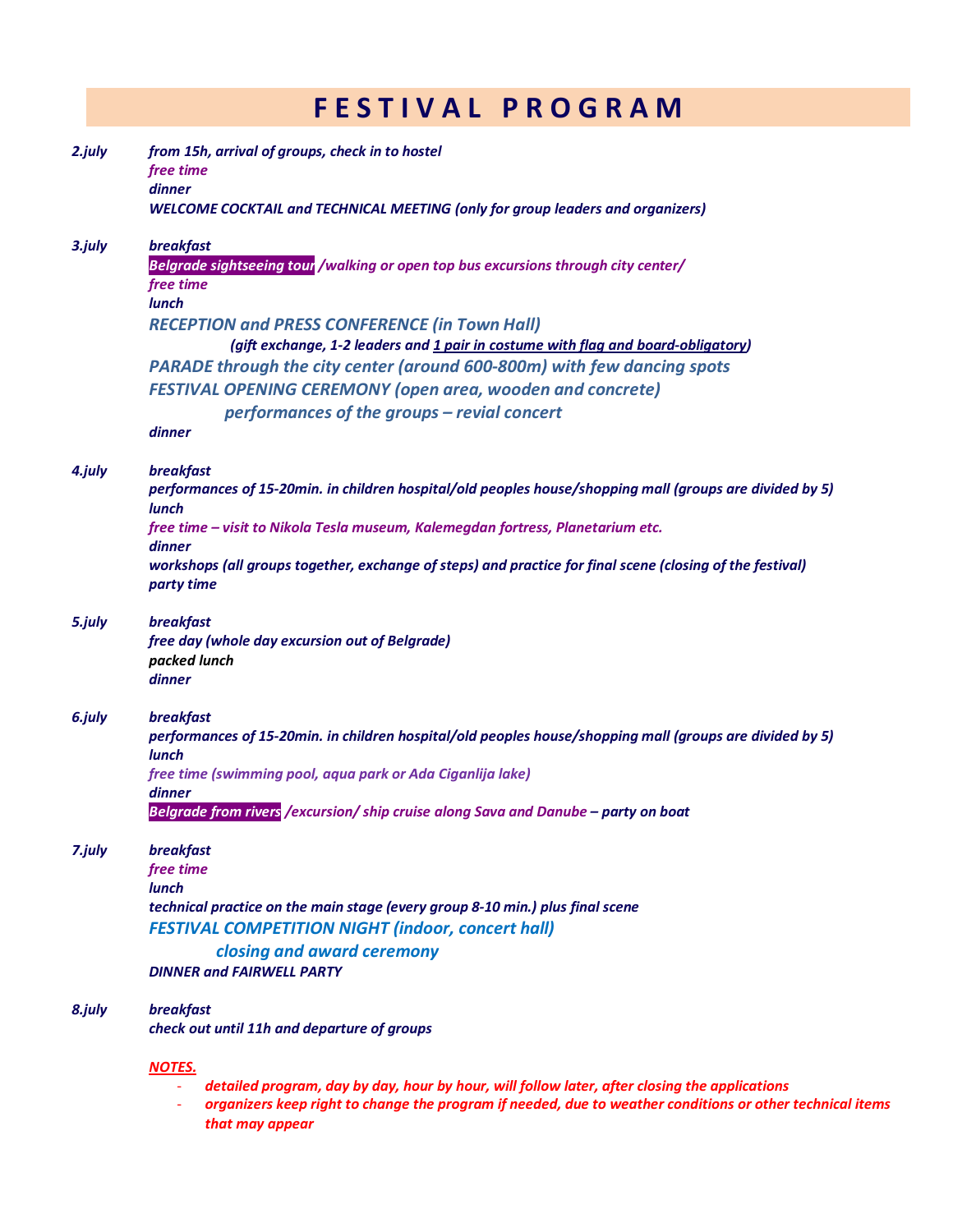### **REGULATIONS**

**V.International FIDAF Music and Folk Dance Festival ''BELGRADE AWARD 2017.''** is being

held under the patronage and full support of Belgrade Town Hall and Mayor. Festival organizer is Cultural & Folk Art Association ''Sveti Sava'' and My Folk Fest organizing team.

#### *I. RULES OF PARTICIPATION:*

- **Total number of participating groups is LIMITTED to 15** and organizer will announce participating groups after selection is made, on 31.January 2017. following the rule one group from each country. Exceptionally, it is right of the festival selection board to take two groups from same country, based of the artistic value of program. Or to accept more than 15 groups if accommodation capacity allows.
- All applied groups will be informed about the selection decision**.** Groups are obliged to sign the documents for acceptance of participation. In case that any of accepted groups cancel its participation, festival committee will invite next group from the list to replace it (that was under line of invited 15 groups).
- Members of the group should be **over 16 years old**.
- Music is preferred to be live and played on traditional instruments (but it can be subject to discuss, especially for overseas groups).
- Total number of members in the group should not exceed 30 persons (with group leaders and bus drivers). Please take care that number of performers can not be less than 80% of total number of people in the group.
- For each member exceeding the number of 30, group should pay festival fee of 140eur per person (in advance). However, total number of members is limited to 40 for each group (30 hosted by organizer +10 paying festival fee).
- Groups will be accommodated in students hostel of 3\* range.
- Director of each invited group is responsible for every member of group during Festival.

#### *II. PARTICIPANT'S OBLIGATIONS:*

1. Groups are obliged to arrange their transport to Belgrade and back home, on their own expense.  **ARRIVAL to Belgrade 2.july 2017. check in time from 15h. First meal is dinner.**

 **DEPARTURE from Belgrade 8.july 2017. check out until 11h . Last meal breakfast, plus packed lunch.**

2. Groups are obligated to participate in concerts, performances and other Festival events according to the festival program.

3. Groups are obligated to prepare:

- a. short dancing presentations (3-5-10-15-20 min.)
- b. competition program (8-10 min. it can be only one choreography, not in parts)
- c. animation program (20-30 min.)
- 4. Groups should bring their national flag and sign (if have).

5. Each group should sign the documents of accepting the participation (Contract with organizing committee) latest until 10.february 2017.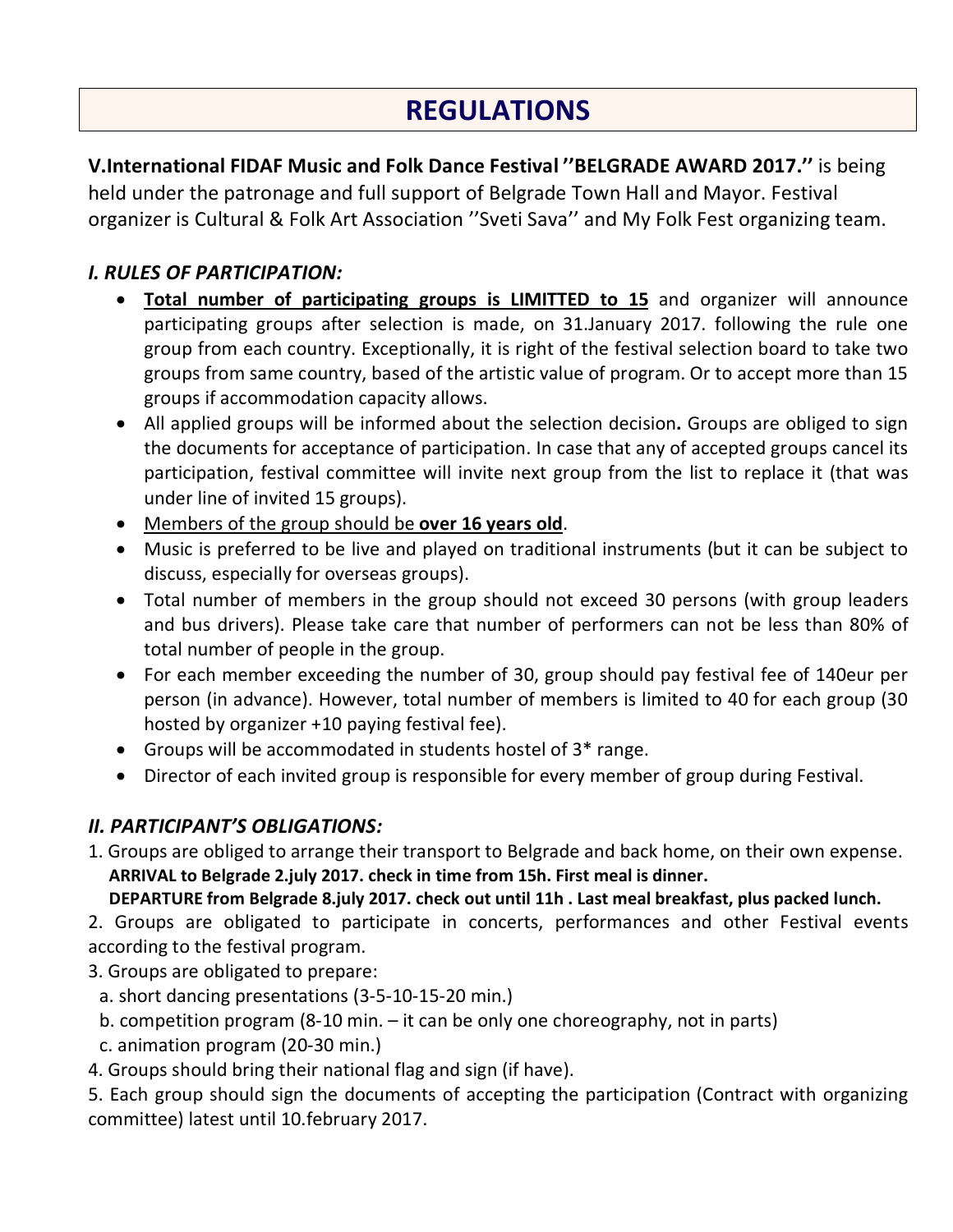6. If group needs visa, it is responsibility of the group to arrange it! Organizers can only give invitation letter to groups and can not interfere to visa issuing process and make extra contacts to embassies except the regular visa procedure.

#### *III. ORGANIZERS' OBLIGATIONS:*

- **Organizer will cover costs of board and lodging (6 full board-breakfast, lunch and dinner) in students' hostel, range 3\*.**
- Organizer will provide or cover fuel for local transportation for each group (connected to festival program). For all other activities groups have to use their own bus on their own expense.
- For groups that are coming by plane (Airport ''Nikola Tesla''), organizers provide bus transfers free of charge, to hotel and back, as well as local transportation connected to festival program.
- For the groups that are coming with their own buses there is a free and secured parking place in the hostel area.
- Organizer will not pay any pocket-money to performers or group leaders for their participation.
- Groups will have possibility of presentation of their handicrafts. Groups are most welcome to bring different handcrafts for the Exhibition that will be organized during festival where they also can sell their souvenirs and products. Each group will have the same area, with stall (stand) where they can organize their ''shop''.
- Groups will be hosted by qualified English speaking festival guides, who will be responsible for contact 24h a day during groups stay in Belgrade. Every group must have one English speaking person for contact.

#### *IV. FINAL REGULATIONS:*

- Festival is a competition.
- Each group can perform one piece not shorter than 8 min. and not longer than 10 min. Music must be live. Competition will be followed by international jury (5-7 members).
- There will be 3 top awards for the BELGRADE AWARD winners and also special awards in 5 categories: best performance, best music, best choreography, best costume, best impression. Also different awards for best solo performers. Winners will be awarded by special cups and diplomas, as well as many different sponsors gifts.
- 3. Festival performances and group's presentations take place in Belgrade and around (max.100km away-city of Novi Sad and/or Arandjelovac).
- 4. The organizer keeps the right to record Festival concerts for the radio, TV and internet presentation purposes and to use recordings without additional payments to the participants.
- 5. All additional costs of transportation: damages, reparations, technical checking will be cover by participants.
- 6. Health insurance will be covered by the group. It is recommended to the group to have valid health insurance policy made in the origin country before arrival to Serbia.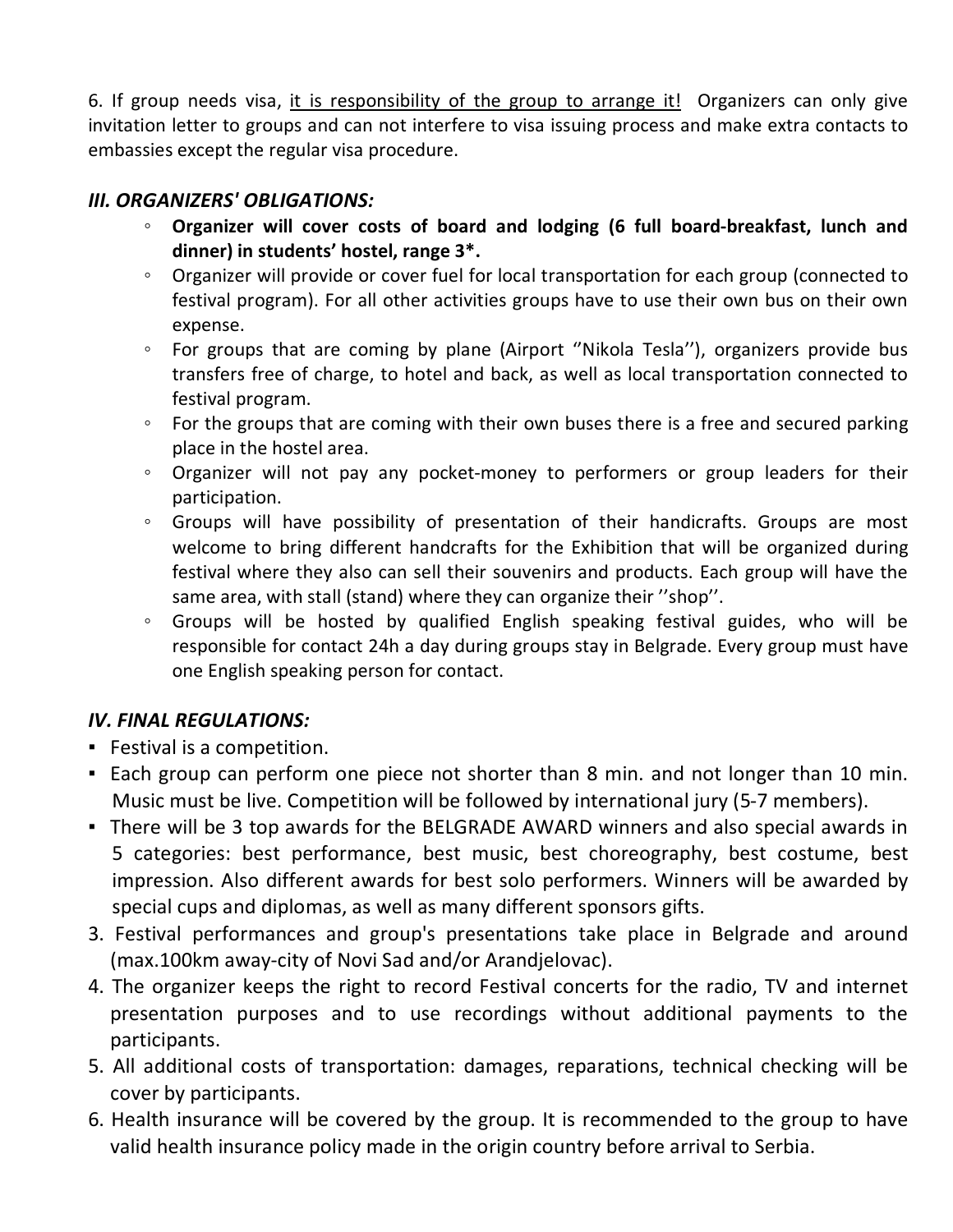### **ACCOMMODATION**

*Student hostel is 3\*\*\* star range and is located on a walking distance 5-8 min. to downtown, with all facilities nearby: shopping, restaurants, cafes,, recreation… It is a big complex and can accommodate up to 800 people in total. Hostel is under the patronage of Serbian ministry of education.*

- *7 days/6 nights, on a FULL BOARD basis (breakfast, lunch and dinner)*
- *HACCP food standard*
- *4 bedded rooms, each with its own bathroom (2 wooden bunk beds, toilet, shower and sink, linen and toiletries provided, but recommended to bring your towels)*
- *plus 2 double rooms for drivers and leaders*
- *additional payment for extra double rooms, if you need, 30eur per person (for whole stay)*
- *additional payment for single room 60eur per person (for whole stay)*
- *free WiFi zone and internet in the hostel lobby*
- *free and secure parking in front of the hostel for busses (for the whole period of stay)*
- *every day room cleaning service (garbage out)*



#### *If group require hotel accommodation festival fee is 180eur per person.*

*HOTEL ''N'' is 3\*\*\* hotel and it is only 4km away from the Belgrade city center. It is very well connected to the center with great number of public transport (using bus or tram you need 10-15 min. to the very center of town). All facilities are on the walking distance: shopping, restaurants, recreation… It can accommodate up to 200 people and is favorite place of many sports collectives, especially because of great food.* 



 *You can see photos of rooms and restaurant here - http://www.hotel-n.rs/en/*

- *7 days/6 nights, on a FULL BOARD basis (breakfast, lunch and dinner – open buffet)*
- *all rooms are exclusively double , with towels and all toiletries provided*
- *1 free place for every 25 persons that pay*
- *free WiFi zone and internet in the whole hotel*
- *free and secure parking place for your bus (for the whole period of stay)*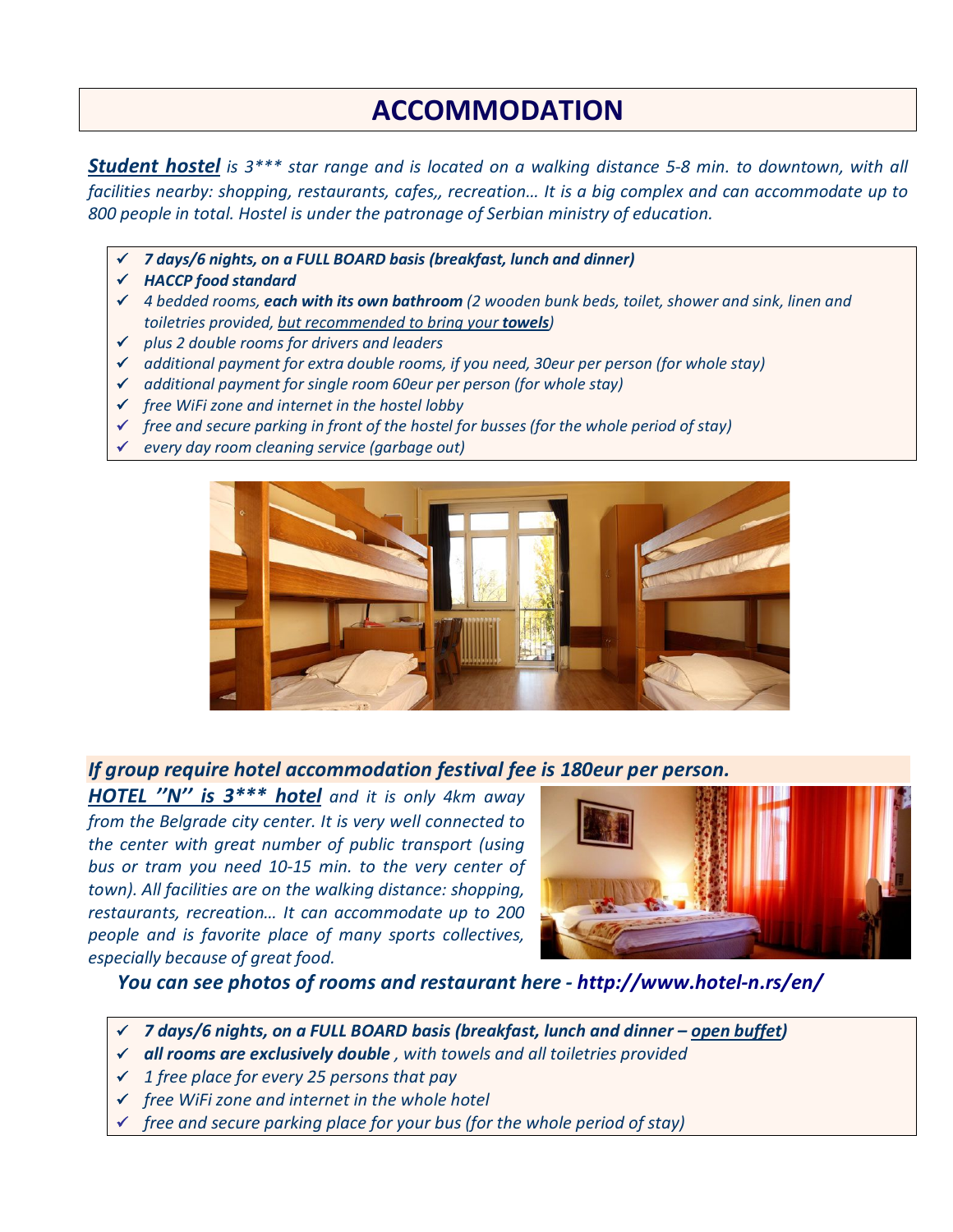## **APPLICATION FORM ''BELGRADE AWARD 2017''**

| <b>Group full name</b>         |                                                                                                                                                                                                                                        |              |        |             |  |
|--------------------------------|----------------------------------------------------------------------------------------------------------------------------------------------------------------------------------------------------------------------------------------|--------------|--------|-------------|--|
| Short name of the group        |                                                                                                                                                                                                                                        |              |        |             |  |
| (if have)                      |                                                                                                                                                                                                                                        |              |        |             |  |
| <b>Country</b>                 |                                                                                                                                                                                                                                        |              |        |             |  |
| <b>Group Address</b>           | Town<br><b>Street</b>                                                                                                                                                                                                                  |              |        |             |  |
| <b>Phone/fax</b>               |                                                                                                                                                                                                                                        |              |        |             |  |
| E-mail                         |                                                                                                                                                                                                                                        |              |        |             |  |
| <b>Website (if have)</b>       |                                                                                                                                                                                                                                        |              |        |             |  |
| Director (president, manager)  | <b>Name</b>                                                                                                                                                                                                                            |              |        |             |  |
| of the group                   | Phone                                                                                                                                                                                                                                  |              |        |             |  |
|                                | e-mail                                                                                                                                                                                                                                 |              |        |             |  |
| <b>Contact person</b>          | <b>Name</b>                                                                                                                                                                                                                            |              |        |             |  |
|                                | Phone                                                                                                                                                                                                                                  |              |        |             |  |
|                                | e-mail                                                                                                                                                                                                                                 |              |        |             |  |
| <b>Number of participants</b>  |                                                                                                                                                                                                                                        | <b>TOTAL</b> | Female | Male        |  |
|                                | Leaders                                                                                                                                                                                                                                |              |        |             |  |
|                                | <b>Dancers</b>                                                                                                                                                                                                                         |              |        |             |  |
|                                | <b>Musicians</b>                                                                                                                                                                                                                       |              |        |             |  |
|                                | <b>Drivers</b>                                                                                                                                                                                                                         |              |        |             |  |
|                                | Other                                                                                                                                                                                                                                  |              |        |             |  |
|                                | <b>TOTAL</b>                                                                                                                                                                                                                           |              |        |             |  |
| <b>Means of Transport</b>      |                                                                                                                                                                                                                                        |              |        |             |  |
| <b>Arrival</b>                 | <b>Date</b>                                                                                                                                                                                                                            |              | Time   |             |  |
| <b>Departure</b>               | <b>Date</b>                                                                                                                                                                                                                            |              | Time   |             |  |
| <b>Special technical needs</b> |                                                                                                                                                                                                                                        |              |        |             |  |
| of the group necessary for the | You will use live music  or recorded music                                                                                                                                                                                             |              |        |             |  |
| performance                    |                                                                                                                                                                                                                                        |              |        |             |  |
|                                |                                                                                                                                                                                                                                        |              |        |             |  |
| <b>Repertoire</b>              | <b>Title</b>                                                                                                                                                                                                                           |              |        | <b>Time</b> |  |
|                                |                                                                                                                                                                                                                                        |              |        |             |  |
|                                |                                                                                                                                                                                                                                        |              |        |             |  |
|                                |                                                                                                                                                                                                                                        |              |        |             |  |
|                                |                                                                                                                                                                                                                                        |              |        |             |  |
| Link to programme              | Write few links to video presentations with the group programme or send video files by e-mail (use<br>We Transfer or Send Space for large files). It has to be part or whole program that you can and<br>will present at the festival. |              |        |             |  |

**Groups can apply latest until 25.january 2017. by sending following documents:**

- **application form filled, with signature and stamp**
- **few good quality group photos (.jpg, resolution at least 1MB)**
- **short biography in English language**

**Groups coordinator: Mrs. DRAGANA Mirkovic**

**e-mail.** *myfolkfest@gmail.com***, mobtel +381 63 340 770, fax. +381 11 69 93 762**

**Date:\_\_\_\_\_\_\_\_\_\_\_\_ Stamp:\_\_\_\_\_\_\_\_\_\_\_\_\_ Signature:\_\_\_\_\_\_\_\_\_\_\_\_\_\_**